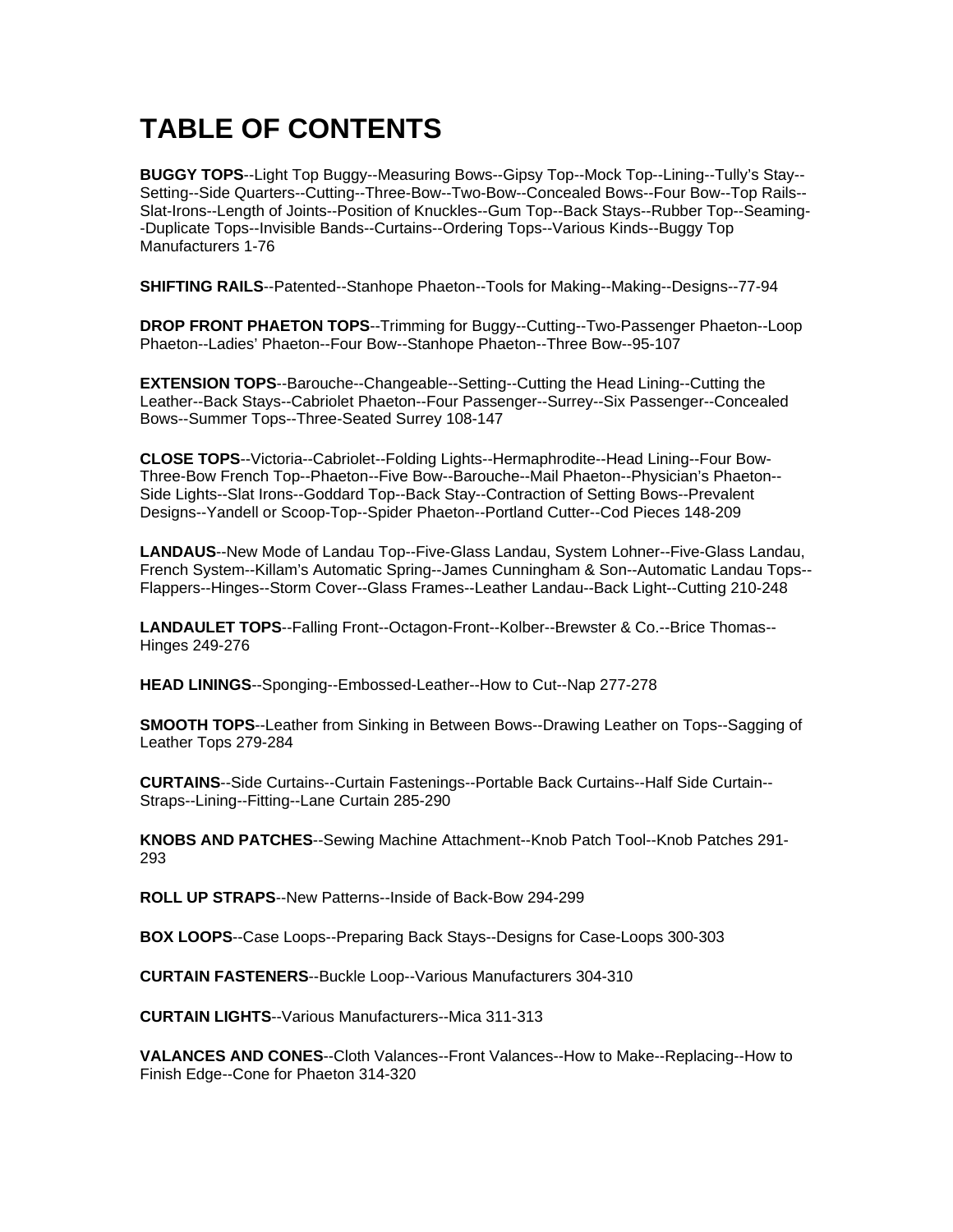**SETTING BOWS**--Bow Setters--Bow Setter Manufacturers--Length of Bows--Fitting Tops-- Prevent Front and Back Bows from Springing--Setting Bows on Shifting-Top--Contraction of Bows--Victoria and Cabriolet Tops 321-345

**BOWS, SOCKETS AND SLAT IRONS**--Steel Tubular Bow--Iron Bows--Covering Bows--Bow Manufacturers--Bow Straps--Slat or Bow Irons 346-357

**MEASURING TOP JOINTS**--Drafting Top Joints--Various Top Joints--Top Joint Manufacturers-- Trimming Over Joints--Place Joint Knuckles--Concealed Jointed Top--How to Locate Top Joints-- Victoria Top--Positions of Props and Slat Irons--French Rule for Joints 357-377

**TOP PROPS AND NUTS**--Manufacturers--Prop-Block--Leather-Covered Prop-Nuts--Double Elbow-Props--How to Make Corner Prop-Irons 378-384

**CUTTING TOPS**--Leather Tops--Enameled Leather Tops--Measuring Leather 385-393

**MATERIALS FOR TOPS**--Enameled Cloth--Leatherette--Enameled Leather--Manufacturers-- Rubber Tops--Tannette--Vulcanized Carriage Cloth 394-398

**CARE OF TOPS**--Neat's-Foot Oil vs. Top Dressing--Manufacturers--Softening Buggy Tops--Care of Leather Tops--How to Clean and Polish Top Leather--Dressing Leather-Tops--Taking Care of Carriage Tops 399-405

## **DUSTER OR HOOD FOR TOPS**--Buggy Top 405-406

**PATENTS**--Buggy Shifting Rail--Curtain--Curtain Attachment--Curtain Button Hole----Curtain Fastener--Curtain Knob--Curtain Knob Making--Curtain Storm--Curtain Window--Top--Top Cart-- Top Extension--Top Folding--Top Front--Top Hood--Top Iron--Top Joint--Top Lock--Top Operating Device--Top Prop--Top Prop Block--Top Raising & Lowering--Top Rest--Top Shifting Rail--Top Setter--Top Slat Iron--Top Spring--Top Support--Top Valance--Top Wagon 407-432

## **GLOSSARY** 433-437

## **INDEX**

Adams, A. H. 83

American Prop-Joint Company 357

Ames Buggy Bow Co. 353

Anderson Cart & Carriage Co. 76

Anderson Forging Co. 94

Andrews & Casterline 394

Apron 162, 170

Ashtabula Carriage Bow Co. 349

Atkins & Townsend 76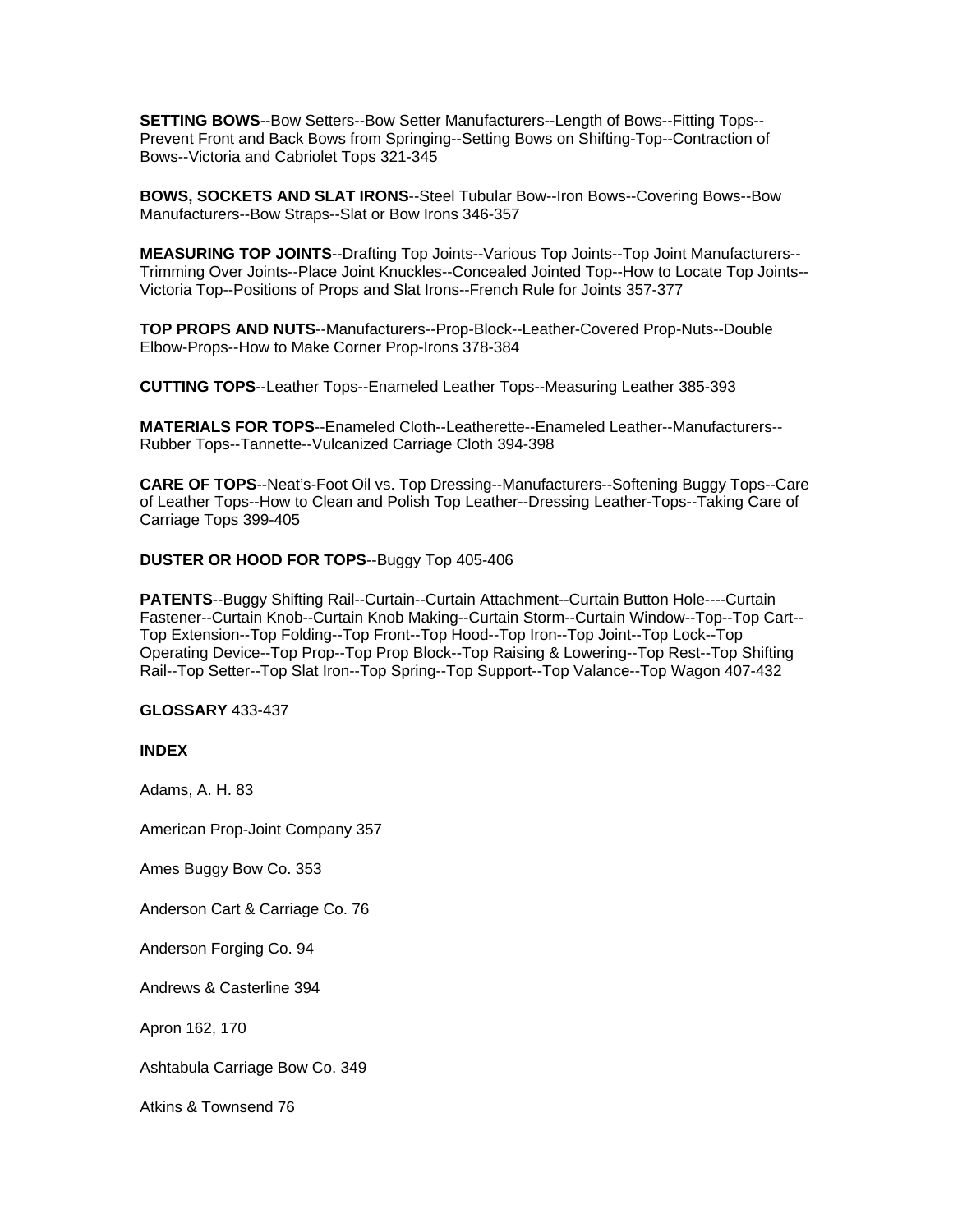Automatic tops 225-227, 244

Back Stays 168, 195, 301

Bailey Landau Top 225

Baird, D. W. 362

Barnett & Berry 377

Barouche Top 108, 154

Bauer Bro's Mfg. Co. 76

Behlen Specialty Co. 74

Billet-Straps 288

Blakeslee, J. & Son 78

Bow Covering 352-353

Bow Setter & Setting 321-344

Bow Straps 350-351, 382

Bows Steel Tubular 345

Bows, Measuring 1, 321-344

Box Loops see Case Loops

Brewster & Co. 79, 255, 259, 328, 346

Brewster, James 78, 251

Bronson, H. G. 114

Brown, S. N. & Co. 354

Brown, Thomas H. 376

Brown, William 306

Buchholz & Morris 73

Buffalo Top Co., 74

Buggy Tops 1-76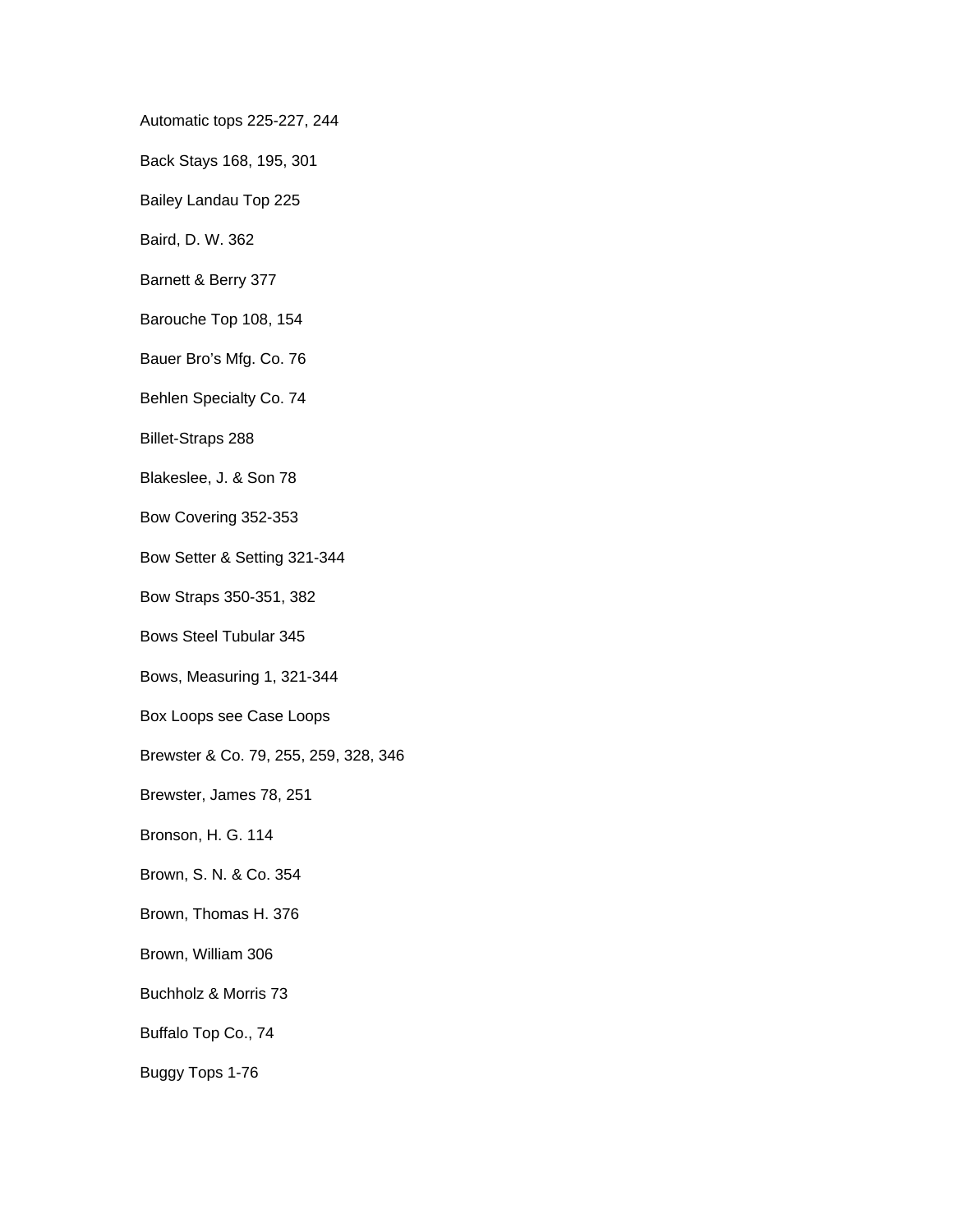BuoB & ScHeu 76

Busser & Miller 357

- Cabriolet 174-177, 181, 184, 191, 192-193, 198, 204
- Cabriolet Phaeton 122, 125-126, 136, 142, 144

Cabriolet Two-Wheeler 165, 209

Calash Top 183

Canniff, Geo. F. & Co. 365

Care of Tops 398-404

Carroll, J. G. 94

Case Loops 28, 300-303

Champion Curtain Fastener 308

City Carriage Works 73

Clapp, E. D. Manufacturing Co. 89, 371

Cleveland Carriage Bow Co. 349

Close Top 148-204

Close Top Buggy 158

Cluclus, William 223

Cod Pieces 205-207

Cook, C. G. 115

Conboy, D. 353

Concealed Bows 32, 133-134, 347, 368

Cones 43, 111, 314-320

Corliss, M. A. 292

Cortland Box-Loop Co 304

Cortland Top & Rail Co. 91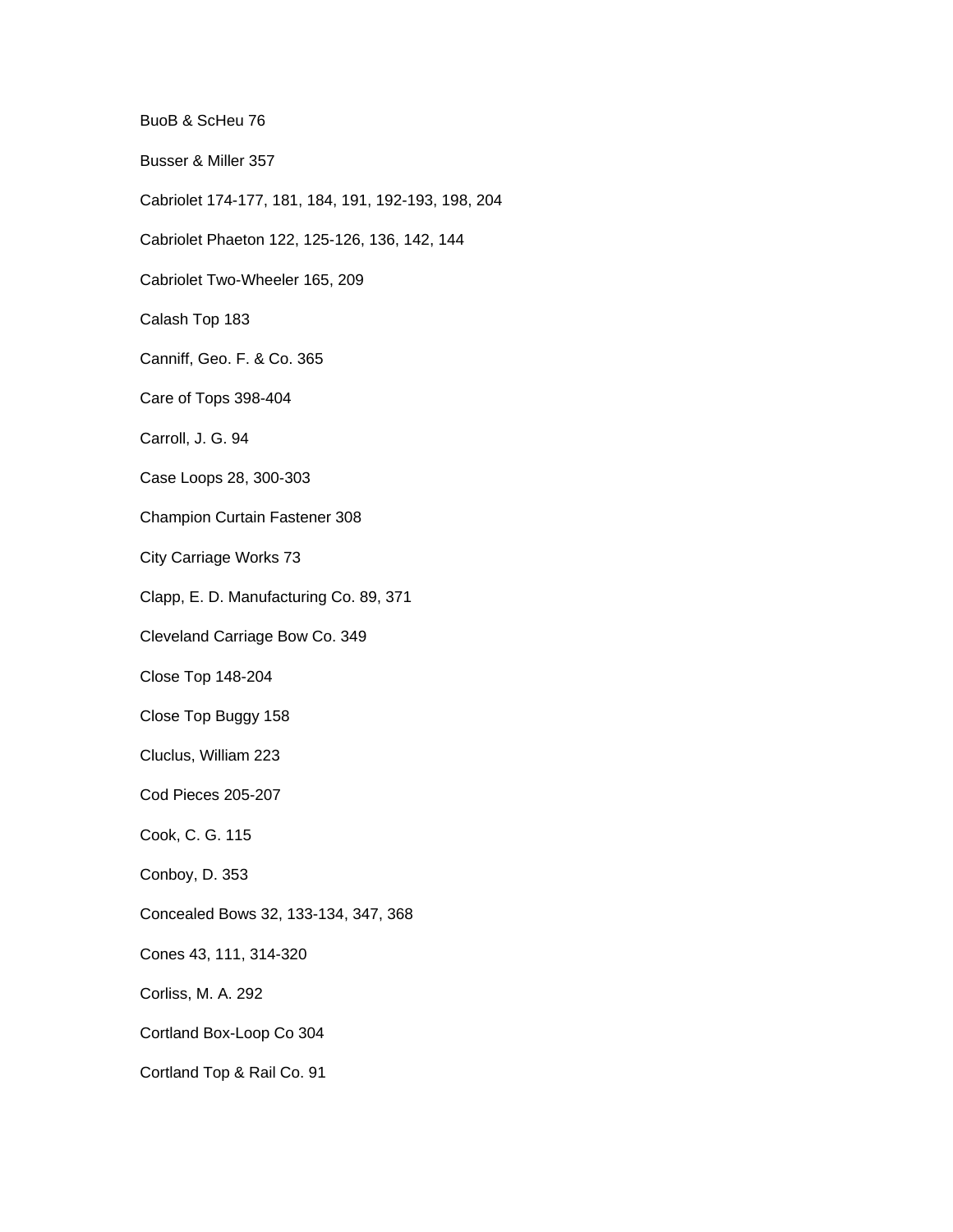Coss Co. 355

Couplet Top 250

Cowles, C., & Co. 345

Craft, White & Co. 346

Crandall three bow 145

Crandal, Stone & Co. 307, 310, 312, 354

Croft & Pitner 362

Cunningham, James & Son 219

Curtain Fasteners 304-310

Curtains 61, 68, 70, 285-289

Curtain Landau 241

Cutting 113, 121, 138, 183, 248, 281, 290, 385-392

Dalzell, D. 108

Dillon Nut Lock Co. 378

Dodge, W. D. & Co. 400

Dressing Leather Tops 401

Driscoll, E. M. 290

Drop Front Phaeton 95-107

Dubois, Peter 81

Duplicate Buggy Tops 51

Dupont, Albert 150

Duster 48, 405-406

Ehrngard H. & L. Delbecque 239

Eldridge, M. F. 74, 371

Enameled Cloth 393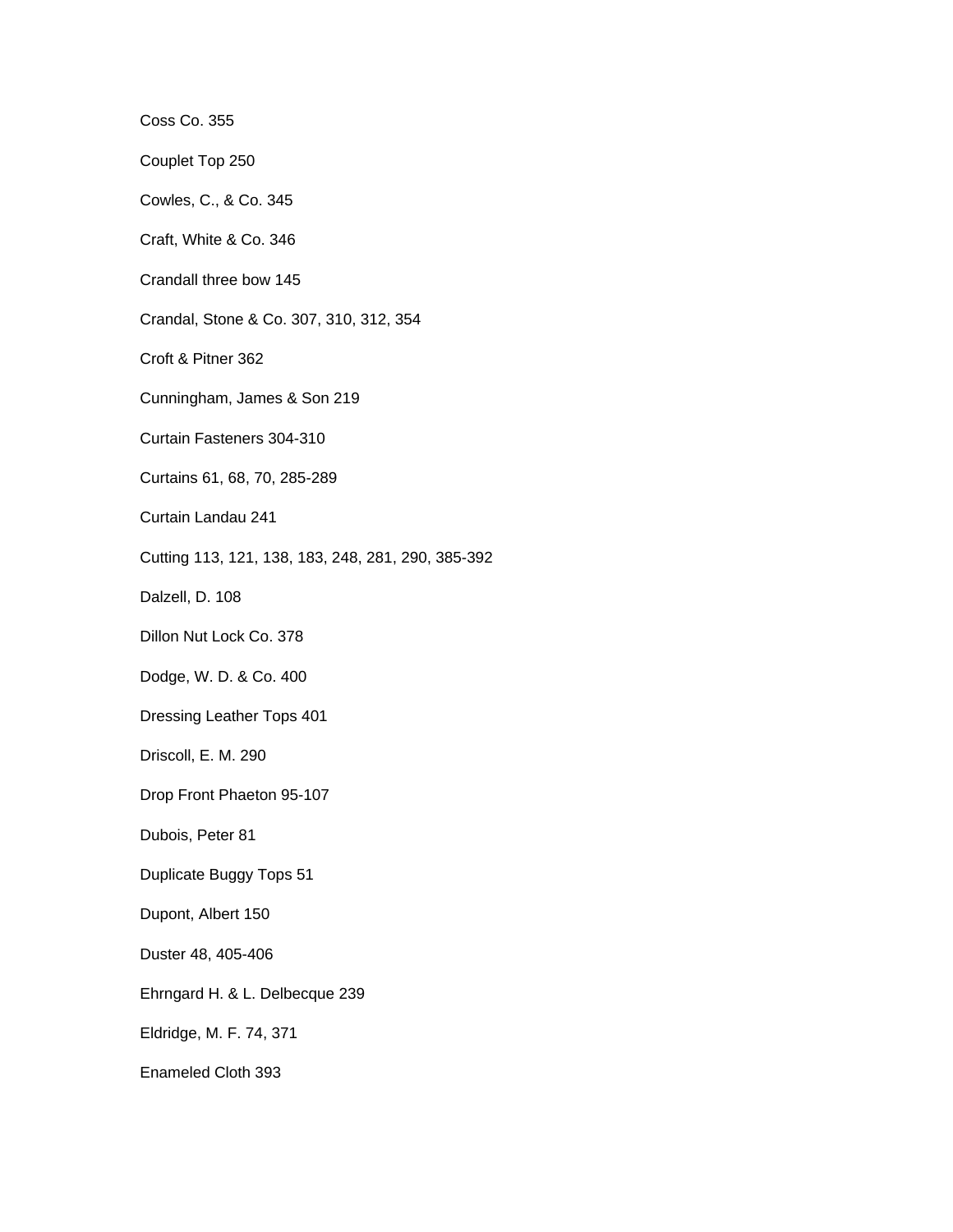Enameled Leather 393, 397

English & Mersick 230, 347, 379

Evans Artifical Leather Co. 395

Excelsoior Seat Co. 89

Extension Top 108-147

Five Bow verses Four Bow 152-153

Five Bow 195

Five Glass Landau 212-216, 221, 241, 246-247

Flappers for Windows 223, 229

Fockler & Bro., C. 70

Folding Lights 148, 160

Foulke, Ed. H. 330

Four Passenger Phaeton 129-131

Fox, J. B. 351

Fremont Metal Stamping Co 307

French System Landau 233-236

French Top with Single Joint 150

French, G. N. & son 364

Gedney, Caleb 80

Gipsy Top 2

Glass Frames 232

Goddard Top 168, 185

Godwin, Joseph 80

Goold, Jas. & Co. 348

Griffith, M. A. 83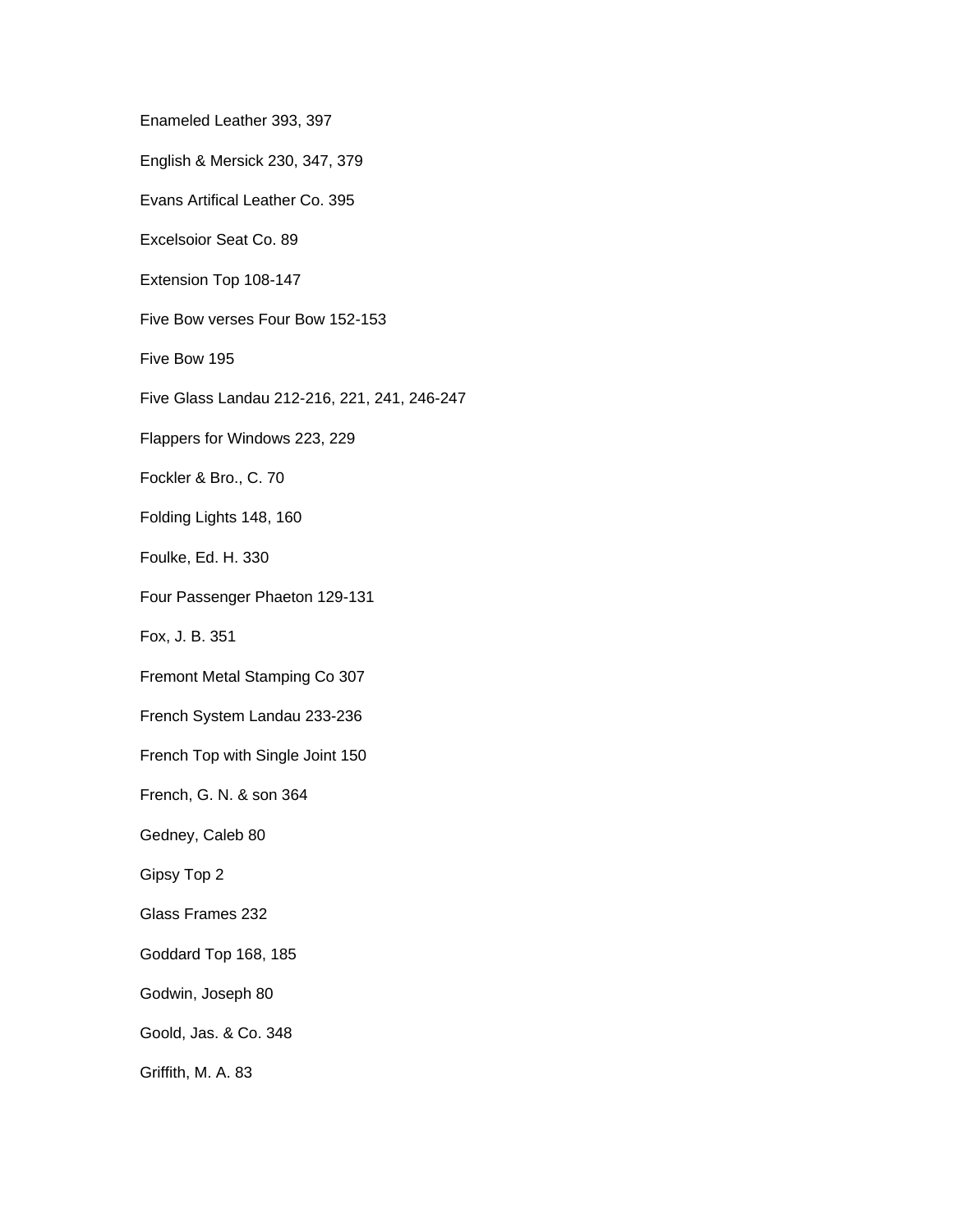Gum Top 24-25, 396

Gypsy Cabriolet Quarter 104

Halsey, S. & Son 394

Harris Button-Hole Co. 291

Hayden & Smith 88

Hegner & Co., C. W. 9

Hennessy, D. L. 151

Hermaphrodite 148

Hibbard, Harmon 77-78

Higgin Mfg. Co. 310

Hinck's Balancing Spring 222

Holmes, W. W. 14, 304

Hoosick Malleable Iron Works 83

Hoover & Johnston, 322

Horn, H. E. 308

Horse 63

Hotchkiss, Guy C., Field & Co. 82

Howell, T. P. & Co. 277

Huff, A. & A. J. Mitchell 361

Hurtig, John F. 232

Invisible Bands 58, 60

Johns, L. B. 66

Johnson, William 114

Joints 22, 48, 197, 357-375

Keiper, J. E. 12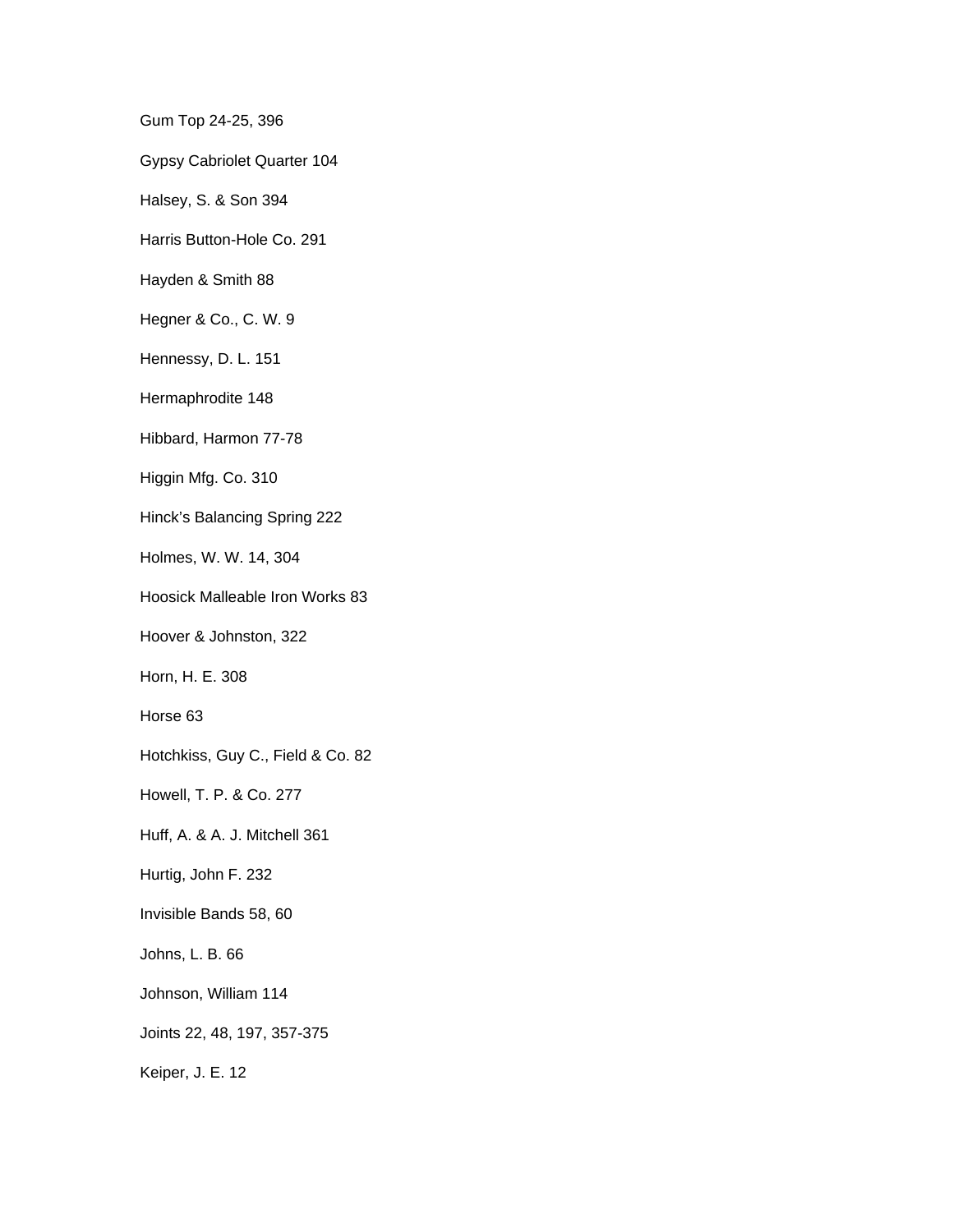Kemper Brothers 304

Kehrl, Albert 333

Killam's Automatic Spring 218

Kimball, C. P. & Co. 227

Kimball Mfg. Co. 216, 249

Knobs & Patches 290-294, 325

Kolber Landaulet 255

Kroh & Bro., C. Z. 70

Kurz, Carl 79

Ladies' Phaeton 200

Landau 210-248

Landaulet 249-276

Landaulets, Octagon Front 228, 249, 250, 257, 260, 264-274

Lane Brothers 289

Larkin, G. G. 67

Larrimore Buggy Top Co. 76

Lawrence Carriage Top Co.

Leather 385-392

Leatherette 393

Lifter, Top 3

Lights 48, 161, 168-170, 185, 240, 311-313

Lining 4, 9, 12, 38, 62, 112, 139, 194, 208, 245, 277-278

Lippincott, J. R. & Co. 400

Lohner System 212-217

Loomis, Avery & Co. 348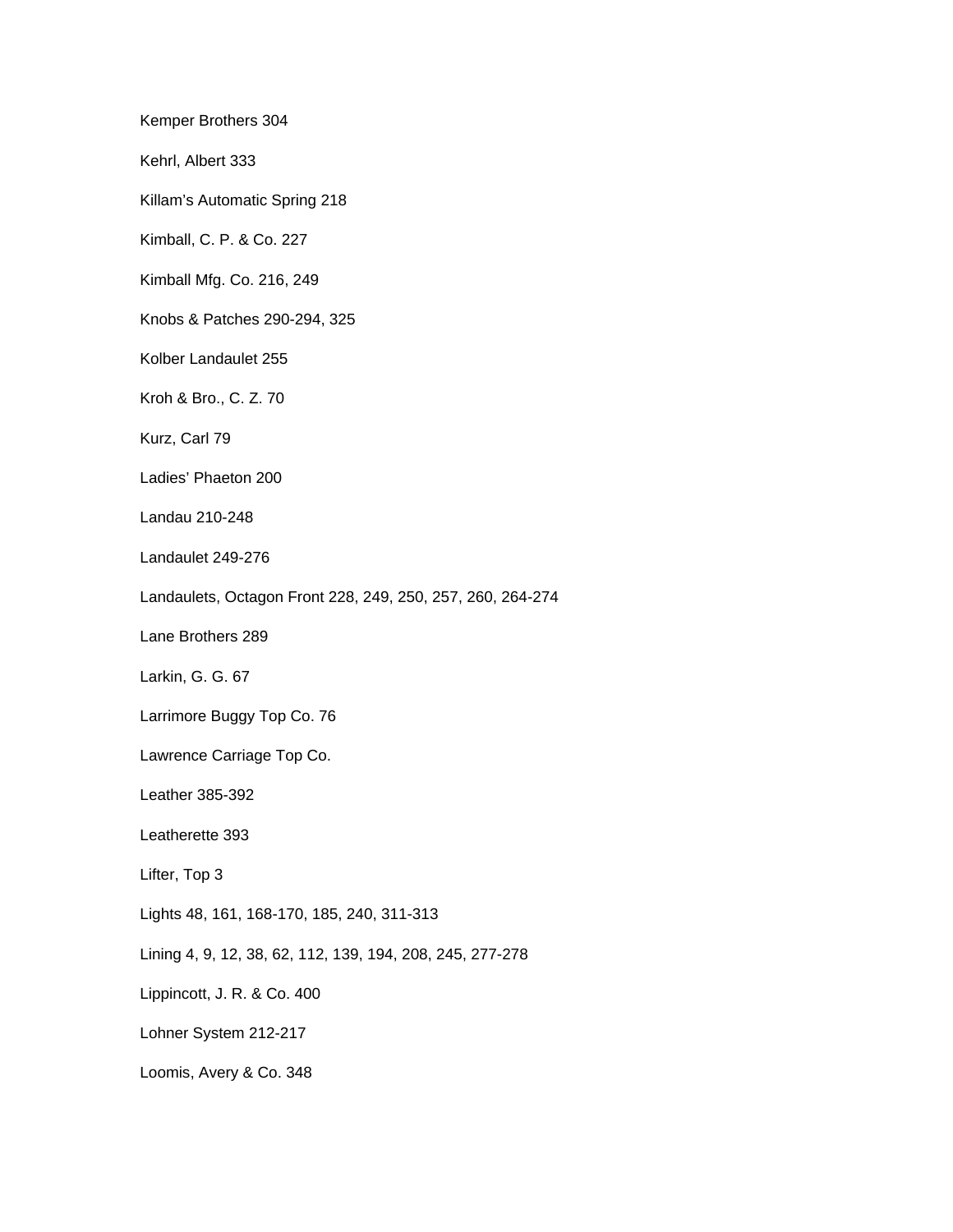Lyndon Carriage Co. 367

Mail Phaeton 155

Mallory's Patent 83

Mansuy Carriage Co. 114

Martin Carriage Works 76

Materials 393-397

McKinnon Dash & Hardware Co. 288

Metal Stamping Co. 290-291, 305-306, 311

Meyer, C. G. 74

Mica 313

Miller, Charles 14

Miller, Frank 402

Miller, Geo. C. & Sons 233

Million, Guiet & Co. 237-239

Miner & Stevens 80

Mitchell, A. J. 361

Mock Top 3

Monarch 7 Curtain Fastener Co. 309

Moore, J. P. 363

Morrison Mfg. Co. 400

Mosier, J. H. L. 79

Neider, F. A., Co. 308

Ogden's Landaulet 249

Ordering 67

Palmer, Geo. E. & Bro. 394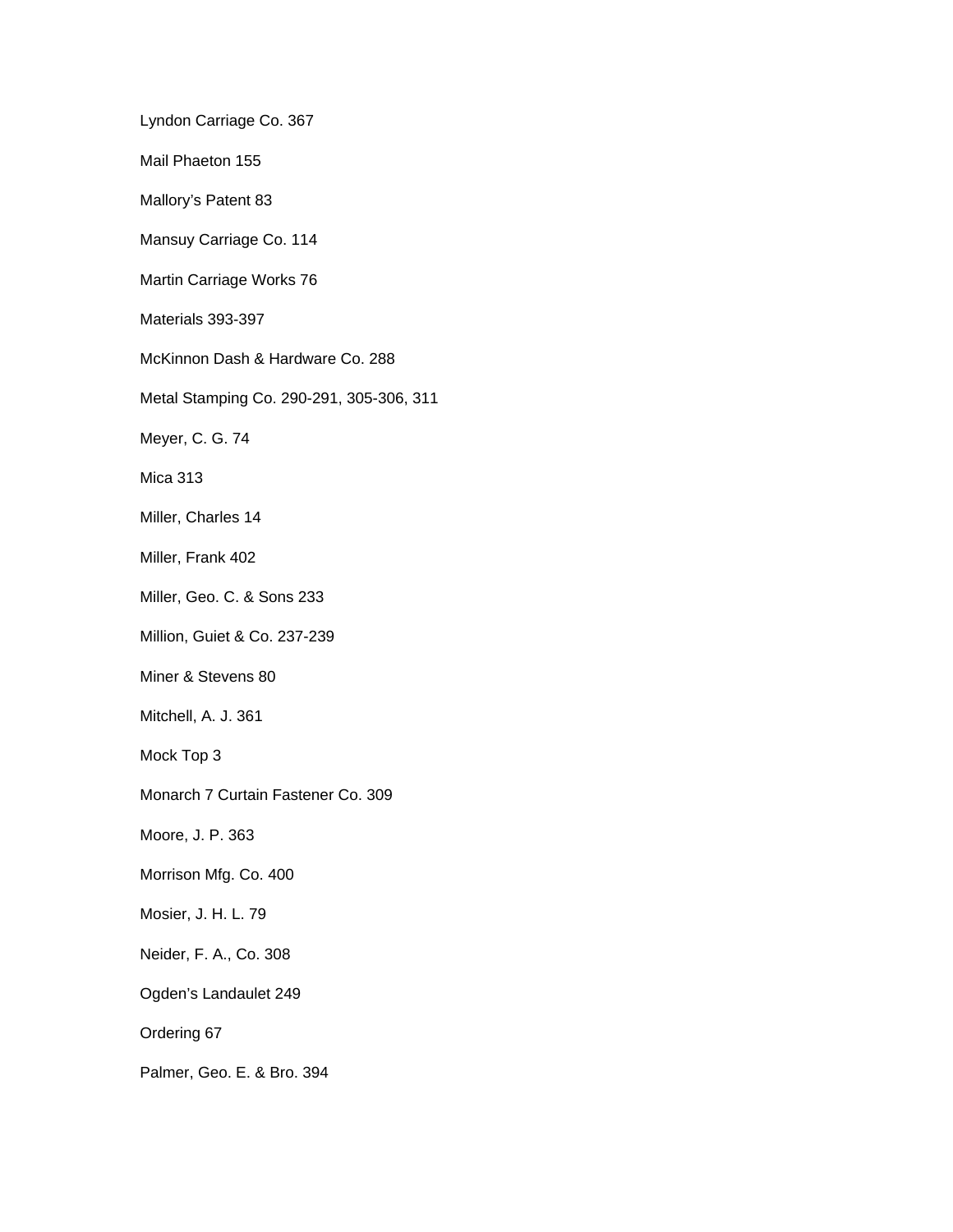Palmitate 402 Parallel System 242-244 Parker Carriage Goods Co. 381 Parker, Jno. C. 78 Parsons, L. W. 291 Patents 407-432 Peters, J. F. J. W. 302 Physician's Buggy 187 Physician's Phaeton 159, 161, 163-166, 177-179, 181, 183, 198, 202-204 Pockets 207 Portland Cutter 190 Prop Blocks 376-377 Prop Nuts 375-384, 383 Prop Nut Covering 375, 378 Prop Washer 382 Queen City Forging Co. 90 Queen City Top Mfg. 75 Road Wagon Close Top 199 Robinson, H. H. & Co. 372 Rock & Co. 222 Roll Up Strap 111, 287, 294-299 Rubber Top 46-48, 55-58, 387, 396 Sagging Joints 229 Scoop Top 179 Seaming Tops 48, 282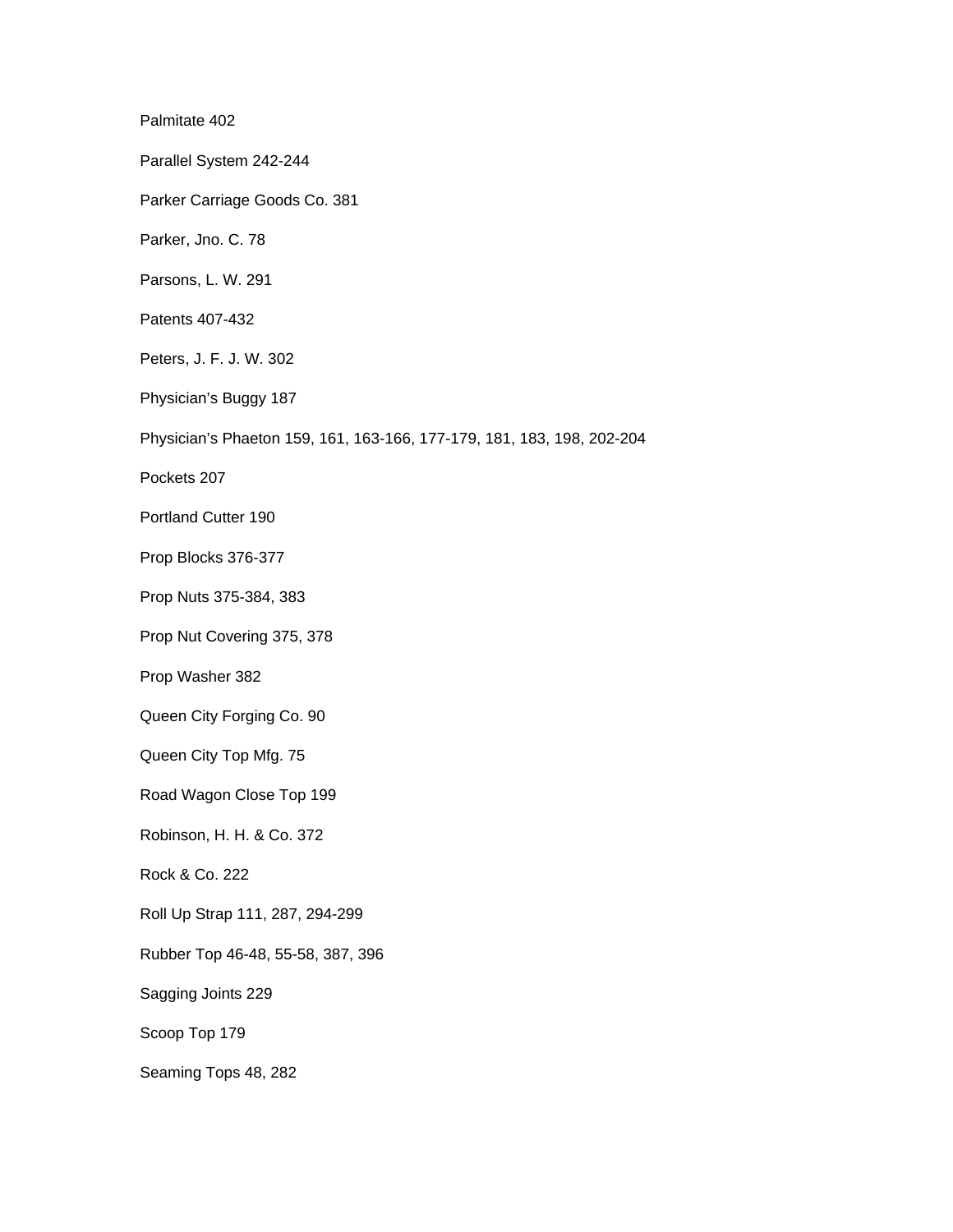Searls, Anson 380

Setting Tops 109, 143, 154, 171, 321-344

Sherwood Mfg Co. 351

Shifting-rail 77-94

Shreve, Charles T. 70

Side Quarters 18, 28, 39, 43

Six-Passenger Phaeton 126

Slat Irons 22, 167, 191-192

Smith, Henry 381

Smith & Stepler 400

Smooth Top 279-284

Snodgrass, J. H. 306

Spider Phaeton 186, 189

Standard Carriage Goods Co. 312, 319

Stanhope Phaeton 102

Star Manufacturing Co. 308

Stedman's Patent 96

Steel Box 17

Stengel & White 399

Sterling Buggy Co. 354

Stevens & Elliot 220

Stillman Top Adjuster Co. 375

Storm Cover Landau see also Duster 232

Studebaker & Raymond 381

Sullivan & Eagle 73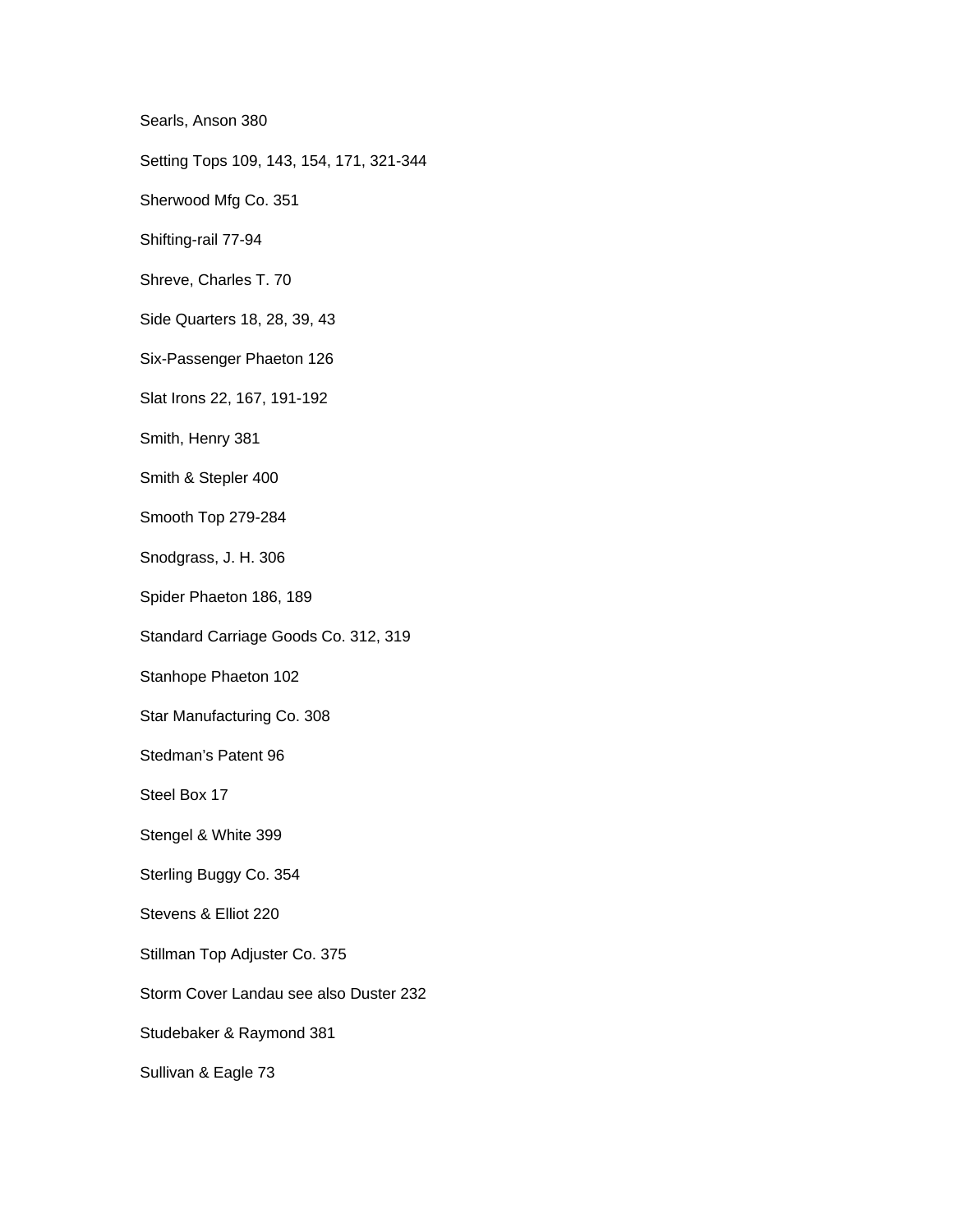Summer Top 93, 141

Surrey 125, 132, 141

Tannette 397

Taylor, H. D. 310

Thomas, Brice 256,

Thomas & Norcross 321

Thompson, Zenas, Jr. 328

Three vs. Four Bow tops 204

Tod, W. P. 356

Top Nuts see Prop Nuts

Top Rails 22

Topliff, I. N. 350, 356

Topliff & Ely 346, 355, 356

Tousley, M. G. 1

Tully's Stay 4

Tuttle, A. E. 115, 145, 182, 369

Two Bow Top 16, 19

Uncapher, H. P. 346

Universal Leather Lacquer Co. 402

Valance 62 , 314-320

Vandercook, Wesley 96

Vanhorn, John B. 346

Victoria 157, 189, 191, 194, 195-196, 199, 201, 339, 370

Vulcanized Carriage Cloth 397

Warden Mfg. Co. 352